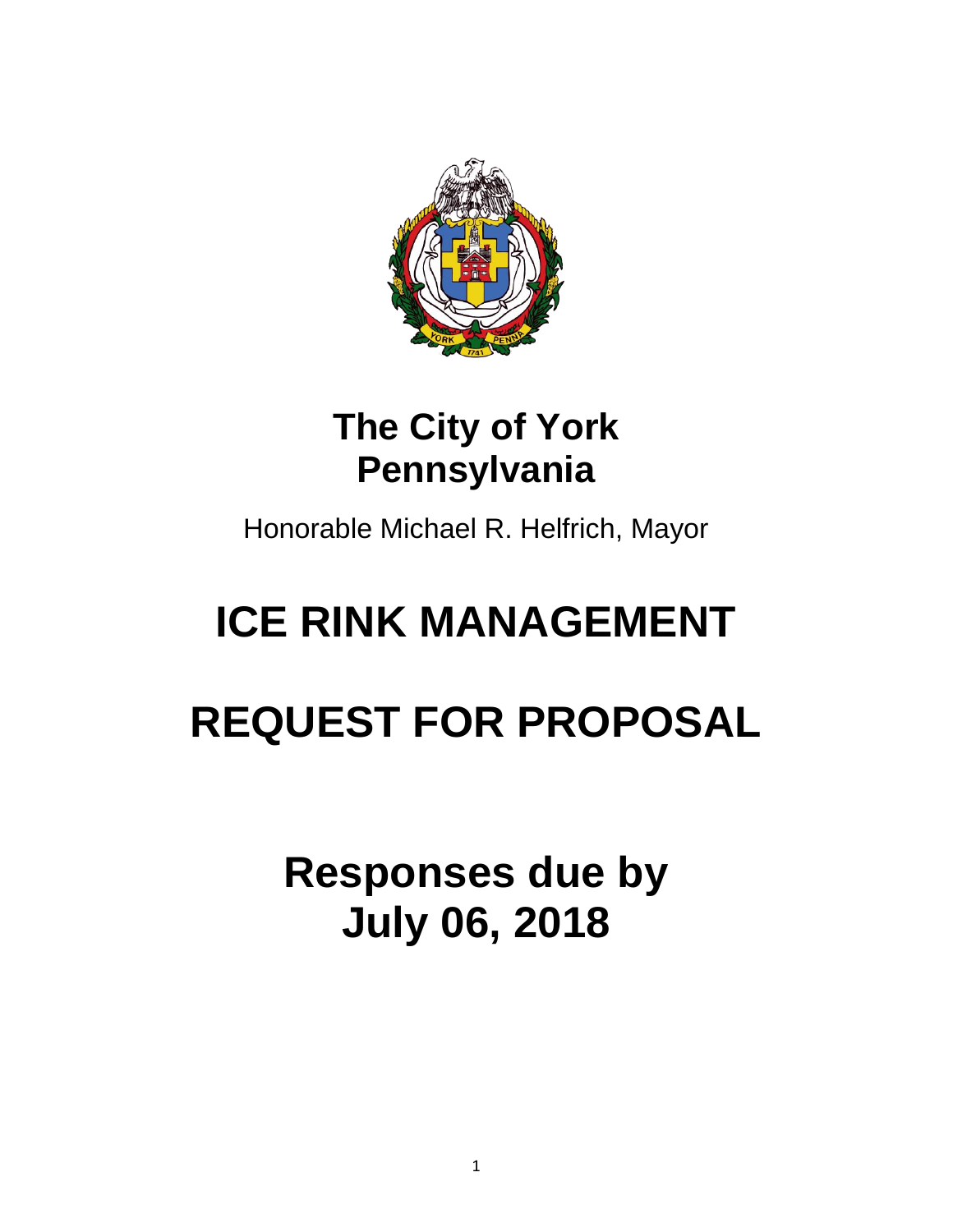#### **Issued June 14, 2018**

### **Request for Proposal: Ice Rink Management** *City of York, Pennsylvania*

The City of York, Pennsylvania invites interested parties, to submit proposals to provide Management Services to the City of York consistent with the specifications described herein.

This Request for Proposal (RFP) is intended to provide qualified and interested parties with sufficient information to guide them through the development of their proposals to submit for consideration by the City of York for ice arena management.

Terms used, and conditions imposed in this RFP are not intended to imply or denote a particular vendor nor are they to be construed as restrictive in any way.

While the City's preference is to select one management company to provide all primary management services, the overriding goal is to select a proposal that provides the best combination of services, programming and profits. The City of reserves the right to reject any and all proposals.

*Remainder of Page Intentionally Left Blank*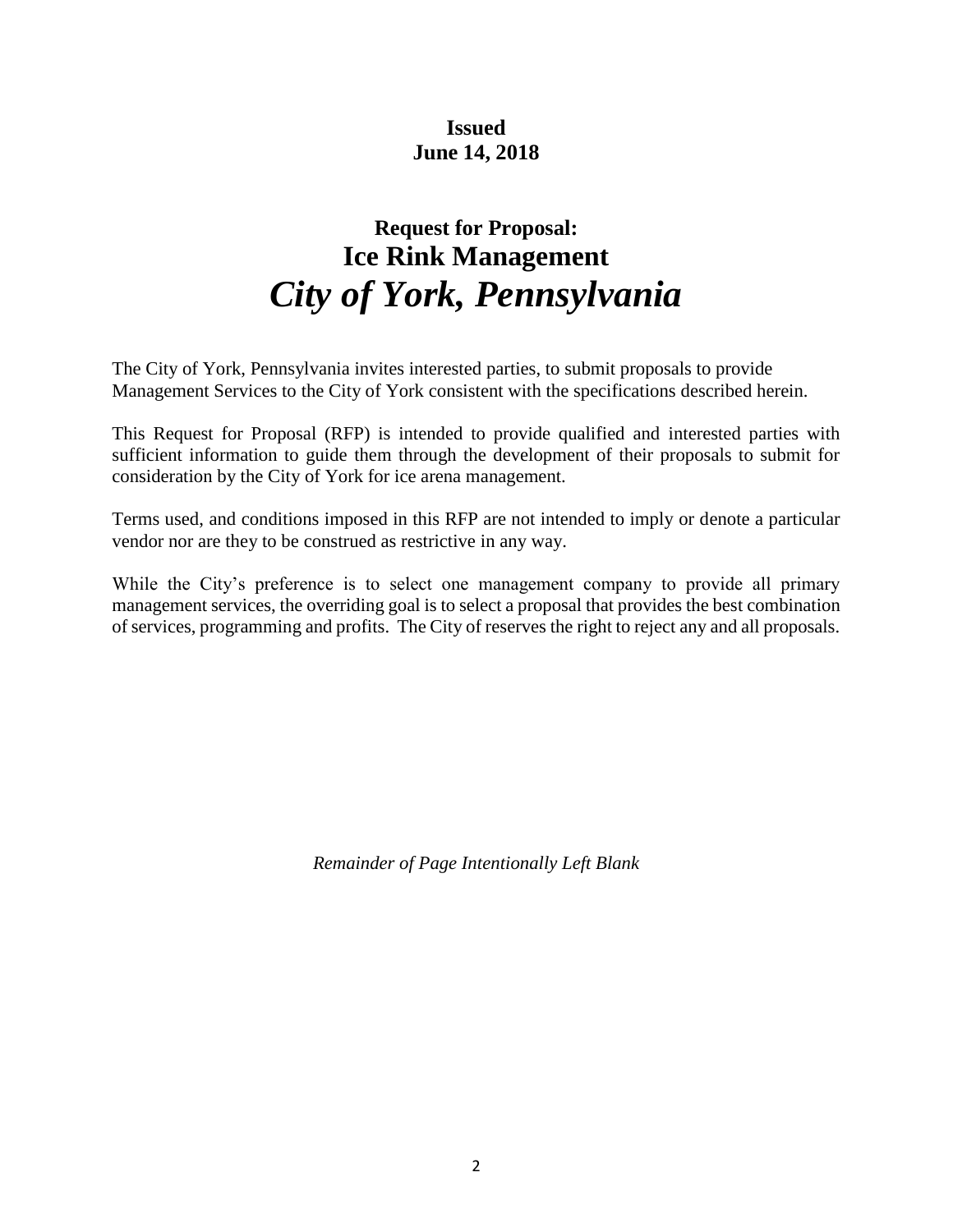#### **SECTION I – INTRODUCTION**

#### **The City of York**

The City of York is a City of the 3<sup>rd</sup> Class organized under Pennsylvania's 3<sup>rd</sup> Class City Optional Charter Law. The City is 5.2 square miles and, according to the 2016 Census, is inhabited by 43,859 residents.

The City is governed by a Mayor / Council Form of government with the Mayor being elected to four-year terms and the Council Members being elected at large to four-year staggered terms. The Government includes an elected Treasurer and Controller also elected to four-year terms. A fivemember cabinet is appointed by the Mayor, with the consent of City Council, and includes the Business Administrator, the Director of Economic and Community Development, the Director of Public Works, the Police Chief and the Chief of Fire and Rescue Services.

The City employs 334 full-time and 25 part-time employees. The workforce consists of five unions: The Fraternal Order of Police (FOP); the International Association of Fire Fighters (IAFF); the York Public Employees Association (YPEA); the Teamsters Union (TEAM) and the International Brotherhood of Electrical Workers (IBEW). The elected, appointed, professional, supervisory and managerial employees are not represented by a labor union.

The City provides a broad array of public services including police, a paid fire department, public works, refuse collection, sanitary sewer, housing services, and various regulatory activities. The City receives revenue from both the state and federal government, as well as revenue from taxes, fees, and penalties.

#### **Ice Arena Description**

The York Ice Arena opened in September of 2001. The Memorial Park Ice Rink had provided public skating, figure skating and hockey programs for the York community in the years before the new complex was built. As local and national interest in ice sports began to grow, the demand for ice time increased. York County also saw a significant expansion in high school hockey. The existing ice rink was incapable of handling the surge and it became apparent that a larger facility would be necessary to accommodate the increased interest.

The organizations who depend on the ice came together to discuss the available options with the City of York. Ultimately a non-profit was created to build a new complex and York City Recreation Corporation (YCRC) managed the early years of the new facility.

#### **Schedule of Events**

The schedule that follows has been developed to provide adequate time for vendors to prepare proposals and for the City to fully consider the numerous factors that impact its decision. The schedule will be strictly followed.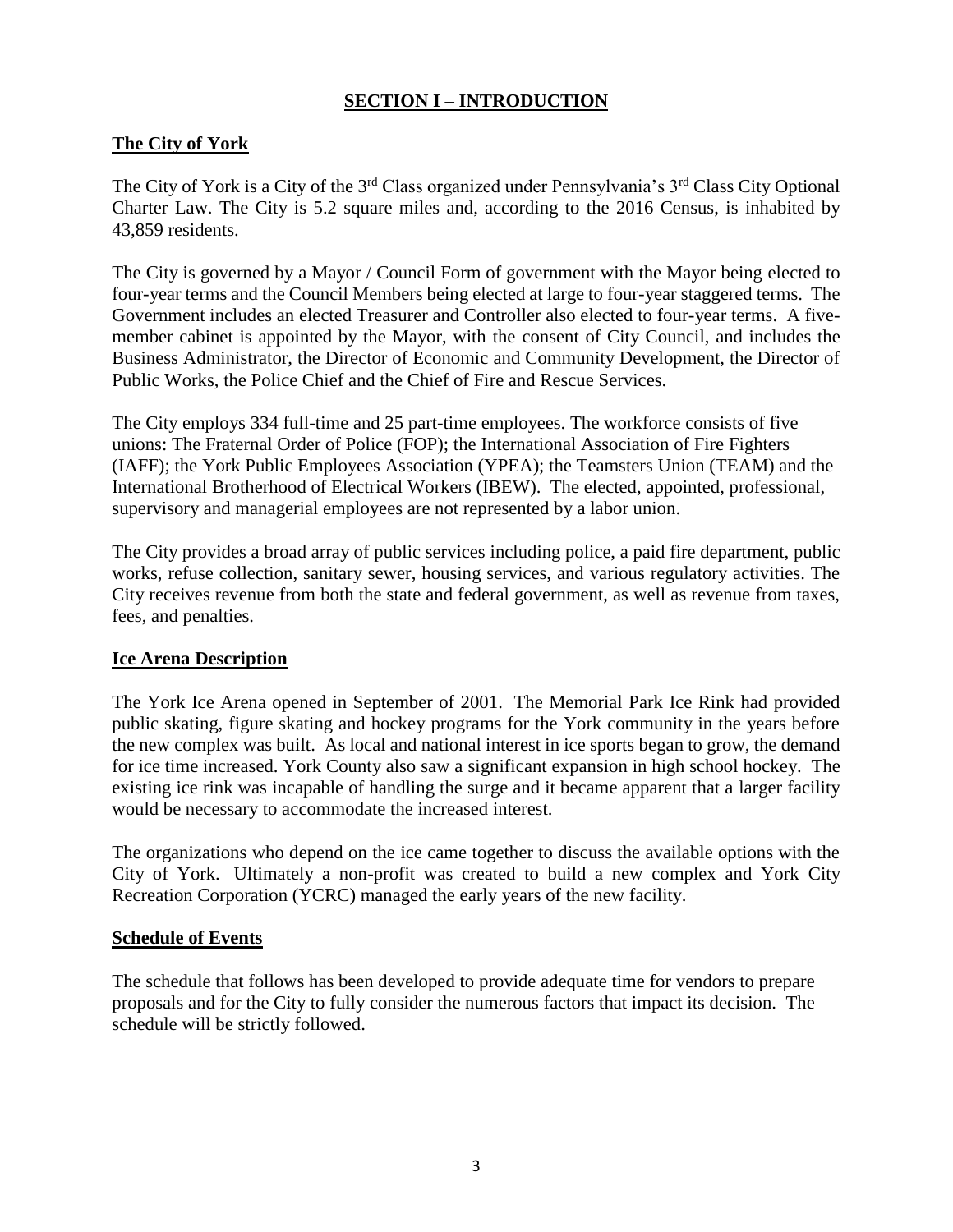| <b>Timeline Item</b>                              | Date                  |
|---------------------------------------------------|-----------------------|
| <b>Issue Request for Proposal</b><br>$\bullet$    | June 14, 2018         |
| <b>Last Day for Vendor Questions</b><br>$\bullet$ | June 27, 2018         |
| City's Response to All Questions<br>$\bullet$     | June 29, 2018         |
| <b>Submission of Proposals</b><br>$\bullet$       | July 6, 2018          |
| <b>Proposal Review</b><br>$\bullet$               | Week of July 9, 2018  |
| <b>Selection of Finalists</b><br>$\bullet$        | Week of July 16, 2018 |
| Finalists Interviews (if necessary)<br>$\bullet$  | Week of July 23, 2018 |
| Selection by City of York<br>$\bullet$            | Week of July 30, 2018 |
| <b>Contract Signing</b><br>$\bullet$              | <b>TBA</b>            |

#### **Length of Contract**

The term of the contract will be for three (3) years with an option to renew for three (3) additional one-year periods. After the initial three (3) year term, fees may be adjusted for the additional terms with the consent of both parties...

Either party may terminate the contract with sixty (60) days written notice. Should the management company terminate the contract before the expiration of the initial three-year term, the terminating management company will be responsible for any and all costs the City bears in finding a new management company for the York Ice Arena.

#### **Selection Criteria**

Any proposal determined to be non-responsive to any of the minimum evaluation criteria of this RFP may be disqualified. The City may determine that the non-responsiveness is not substantial and can be clarified. In such cases, the City may allow the vendor to make minor corrections and apply the changes in the evaluation.

The respondent must meet the minimum requirements set forth in this RFP; provide the requested financial information to determine its financial strength; can supply an appropriate level of service for the scope of services described herein.

The City's review committee will evaluate all proposals. Proposals will be evaluated using the criteria outlined below:

- Experience
- Plan
- Ability to Provide Programming Efficiently and Effectively
- Record/Book Keeping
- Article 136 (12%): Local and Disadvantaged Business Enterprise Program In evaluating bids and proposals, agencies shall award preferences in the form of points (in the case of proposals) or a percentage reduction in price (in the case of bids) as follows:
	- $\blacksquare$  Eight points of a possible 100, eight percent (8%), for local business enterprises.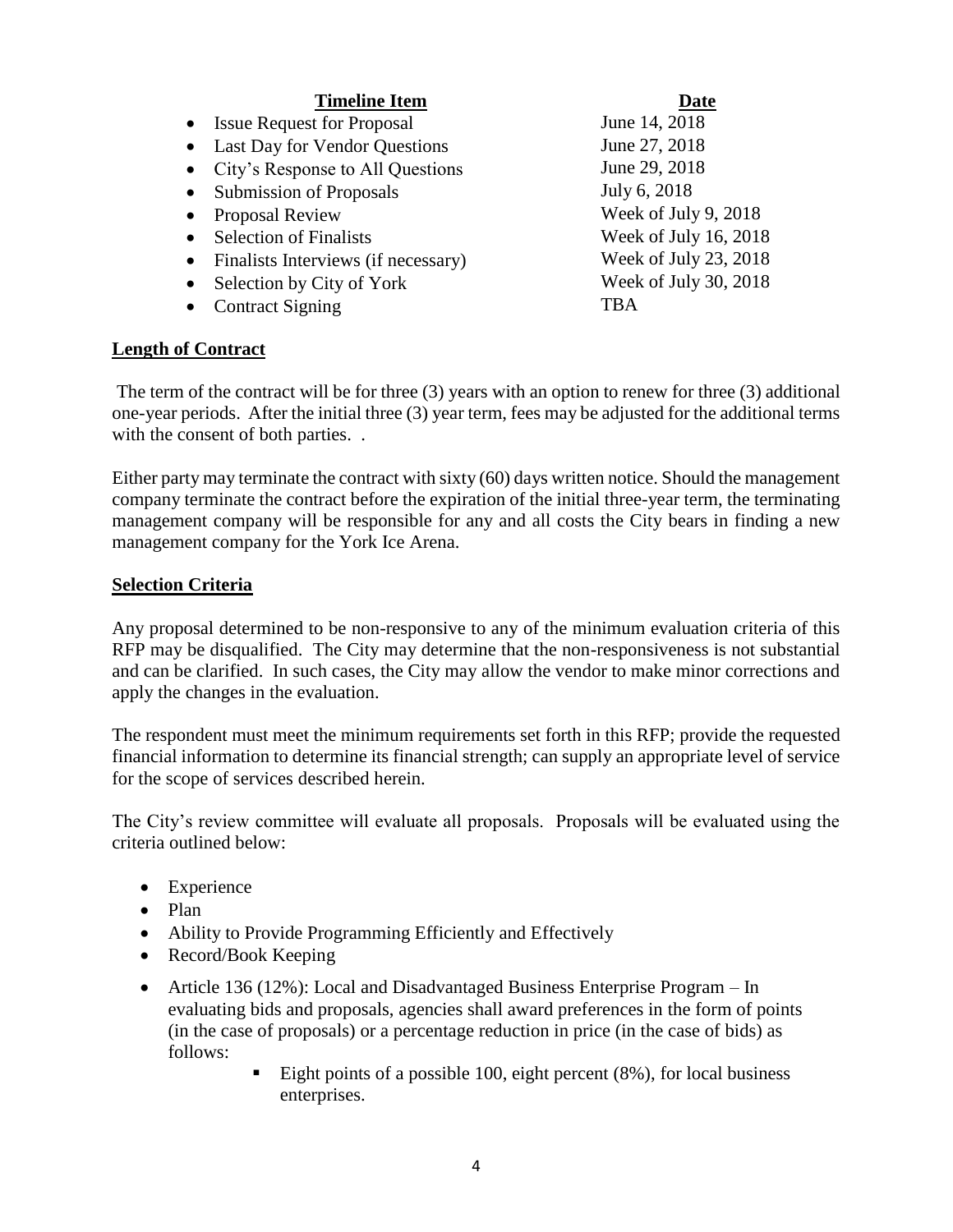- Two points of a possible 100, two percent (2%), for businesses located in enterprise zones.
- Equilibrary Four points of a possible 100, four percent  $(4\%)$ , for a small business enterprise as defined herein.
- However, in no event shall any bidder receive greater than twelve points of a possible 100, twelve percent (12%), preference.

#### **Evaluation Process**

The City of York will systematically review and evaluate your firm's proposal. The City reserves the right to select, or not select, a broker for any reason.

#### **Submission Effort**

- a. **Date of Submission**: Responses to the RFP received after the designated date will not be considered.
- b. **Proposal Acceptance**: The City of York reserves the right to accept or reject any proposals made to it in response to this RFP whether in whole or in part. The City makes no guarantee whatsoever implied or otherwise that it will contract or agree to contract with any party as a result of this RFP.
- c. **Cancellation of the RFP:** The City of York reserves the right, in its sole discretion, to cancel this RFP at any time prior to the execution of a written agreement with the successful respondent.

Proposals may be withdrawn by written notice received by the City's Business Administrator any time prior to the time specified for receipt of proposals.

Prior to final selection, vendors may be required to submit additional information that the City deems necessary to determine the vendor's qualifications.

Using the criteria contained in the RFP, the City will select the vendor with whom it wishes to enter into contract negotiations. The selected vendor may or may not be the vendor providing the least expensive proposal.

The successful vendor will be considered as the prime contractor and will be required to assume total responsibility for rink management services as described in this RFP. The City will consider the successful vendor to be the sole point of contact about all contractual matters, including performance or service unless otherwise stated.

By submission of an RFP, the vendor agrees and acknowledges that the organization and all its officers and representatives are entirely independent of all operations of the City of York, that they have no oversight or influence of the City's financial operations, and that the organization is currently conducting no business or other transactions with the City or its officers and representatives that may conflict with the services described in this submission.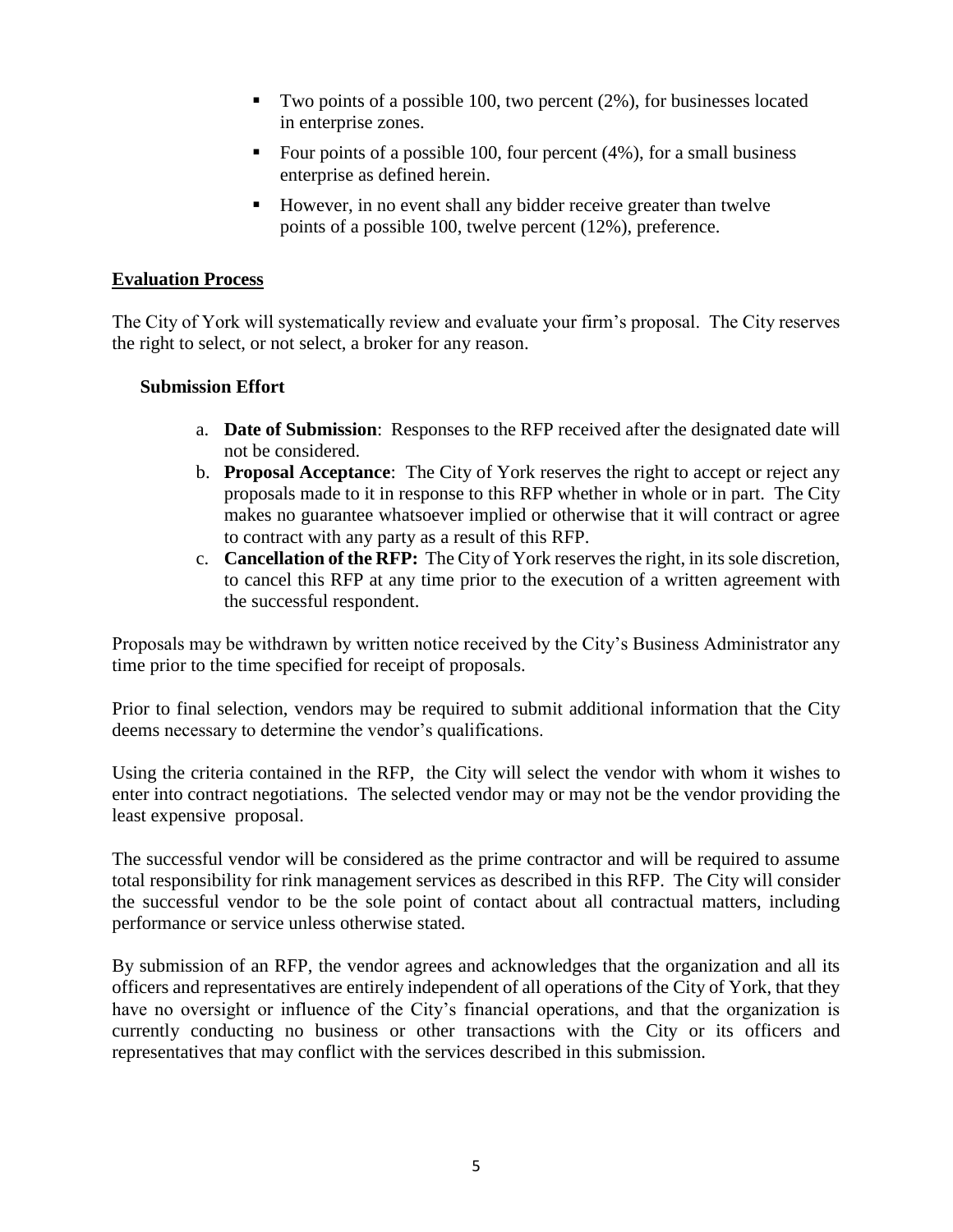#### **Terms and Conditions**

Be aware that this is not a competitive bid situation; therefore, it is not required to be conducted in accordance with the laws governing competitive bidding requirements.

The terms and conditions of this proposal process are as follows:

- 1. The City reserves the right to reject any or all proposals/bids received in response to the RFP;
- 2. The City may waive any irregularities or informalities and select the best proposal/bid in the opinion of the City;
- 3. The City may render the bid invalid due to unauthorized modifications of bid specification forms or terms.

The Contract term will be three (3) years, with an option to renew for three (3) additional one-year periods at the discretion of the City.

#### **SECTION II – PROPOSAL INSTRUCTIONS**

#### **RFP Questions and Main Contact**

Questions should be emailed to Chaz Green at cgreen@yorkcity.org. All inquiries must be received no later than June 29, 2018. Questions which have been received will be combined into one list of questions and responses and sent to all vendors who have received the RFP document. All questions submitted must reference the specific section and page number(s) of the RFP. Additionally, the management company must identify the name of their company or organization on the question sheet.

#### **Submission of Proposal**

Submissions must be by either of the following two methods:

1. Hardcopies in a sealed package containing proposals.

#### **(Vendor Name) Proposal for Ice Rin Management - RFP# For the City of York, PA**

The original and five copies of the proposal must be delivered no later than 3:00 pm on July 6, 2018:

India Banks Office of Business Administration 101 South George Street P. O. Box 509 York PA, 17405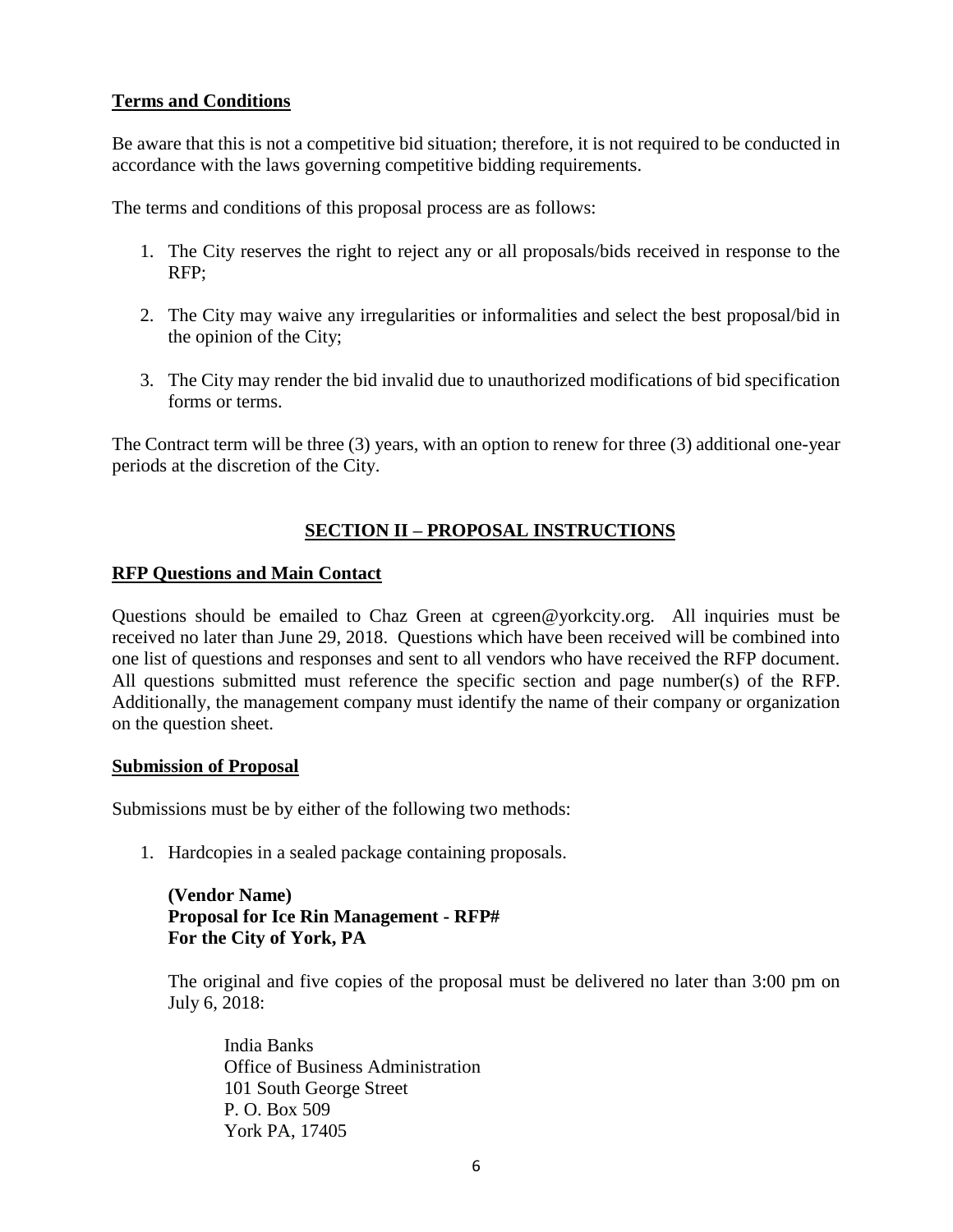2. One USB in Microsoft Word format in a sealed package with one hard copy of required proposal.

The City of York is not responsible for costs incurred to vendors in to the RFP or the proposal process.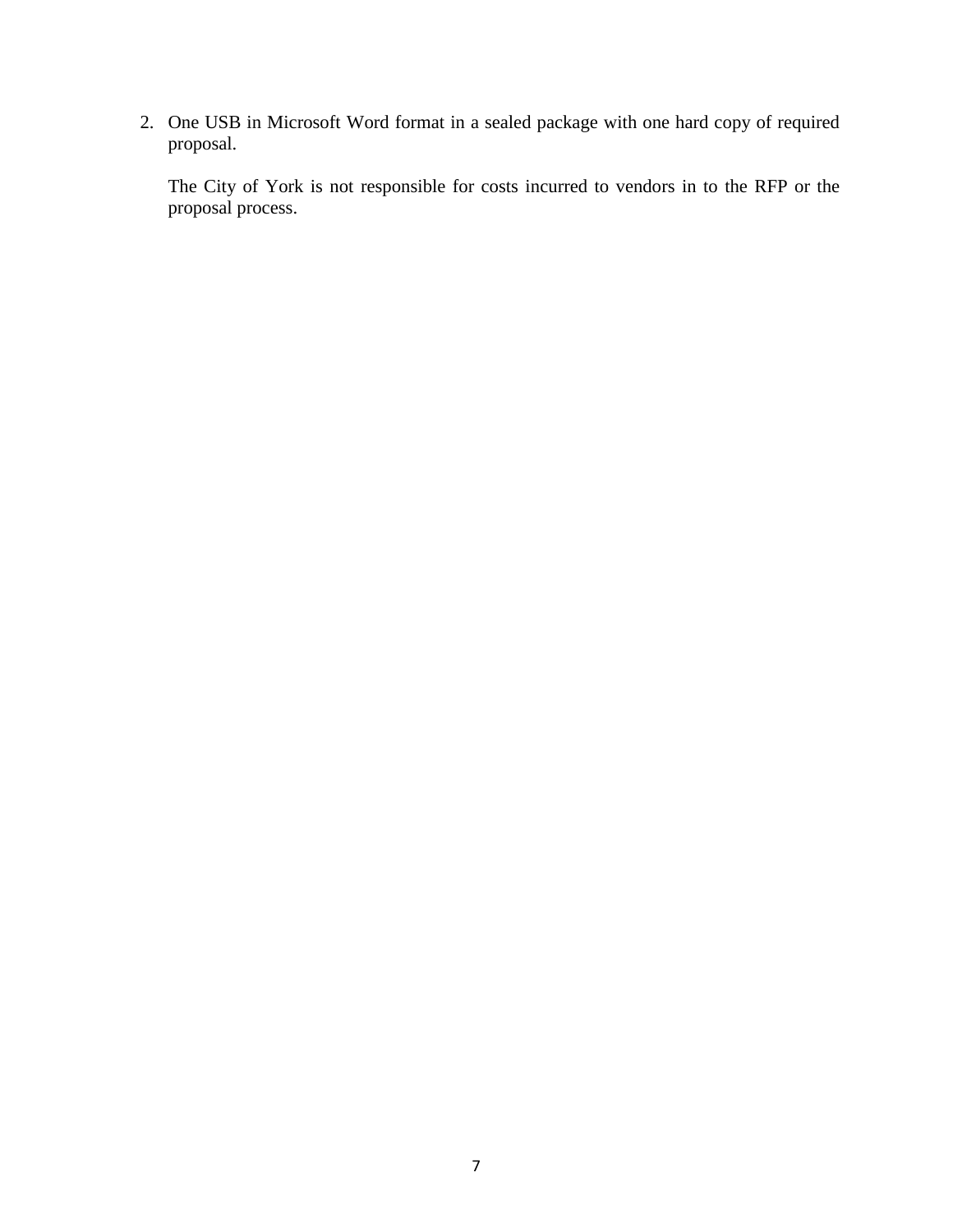#### **APPENDIX A: FORMS**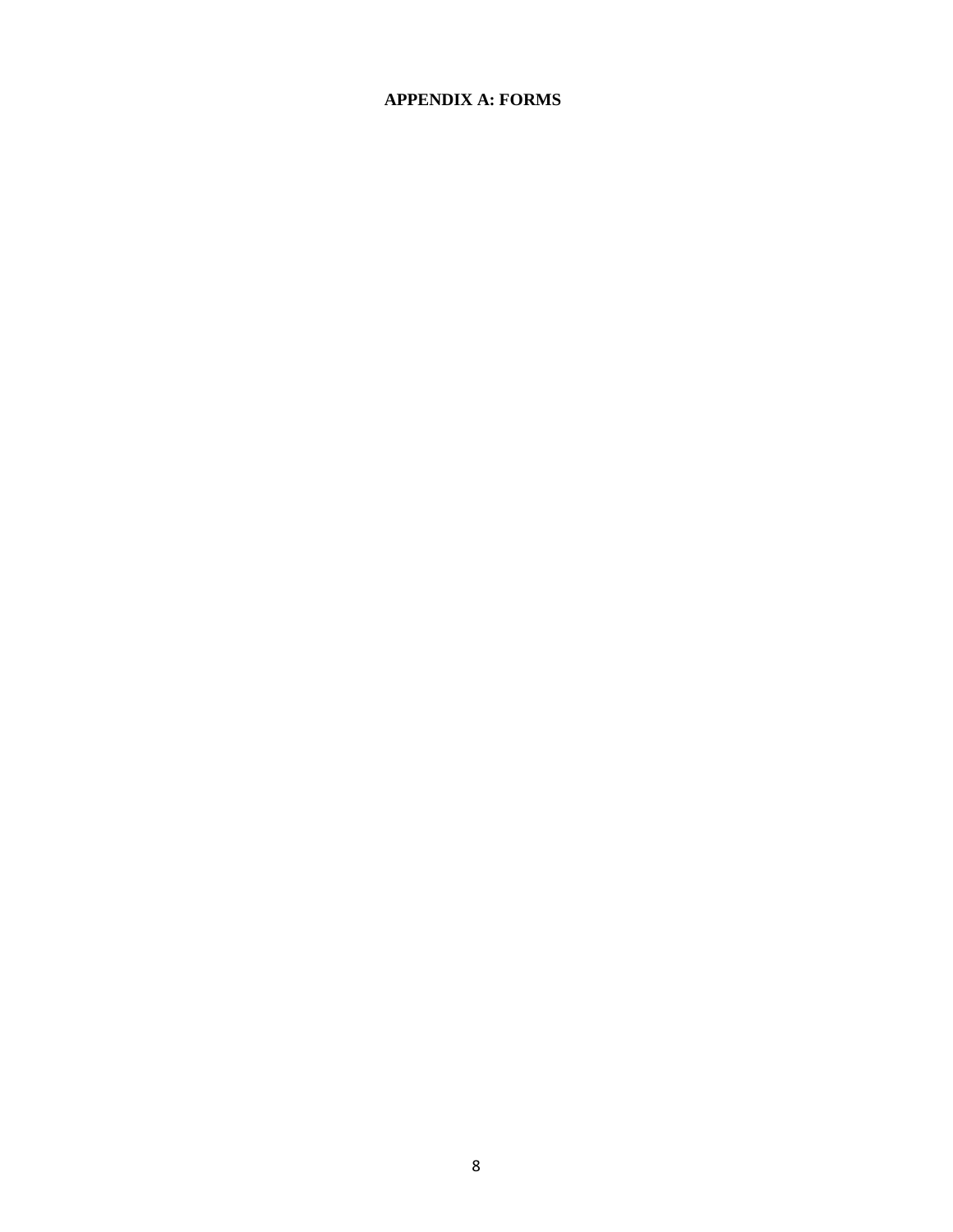#### N**ON-COLLUSION AFFIDAVIT**

#### INSTRUCTIONS FOR NON-COLLUSION AFFIDAVIT

- 1. This Non-Collusion Affidavit is material to any contract pursuant to this bid. According to the Pennsylvania Antibid-Rigging Act, 73 P.S. 1611 et seg., governmental agencies may require Non-Collusion Affidavits to be submitted together with bids.
- 2. This Non-Collusion Affidavit must be executed by the member officer, or employee of the bidder who is authorized to legally bind the bidder.
- 3. Bid rigging and other efforts to restrain competition, and the making of false sworn statements in connection with the submission of bids are unlawful and may be subject to criminal prosecution. The person who signs the Affidavit should examine it carefully before signing and assure himself or herself that each statement is true and accurate, making diligent inquiry, as necessary, of all other persons employed by or associated with the bidder with responsibilities for the preparation, approval or submission of the bid.
- 4. In the case of a bid submitted by a joint venture, each party to the venture must be identified in the bid documents, and an Affidavit must be submitted separately on behalf of each party.
- 5. The term "complementary bid" as used in the Affidavit has the meaning commonly associated with that term in the bidding process and includes the knowing submission of bids higher than the bid of another firm, any intentionally high or noncompetitive bid, and any form of bid submitted for the purpose of giving a false appearance of competition.
- 6. Failure to file an Affidavit in compliance with these instructions will result in disqualification of the bid.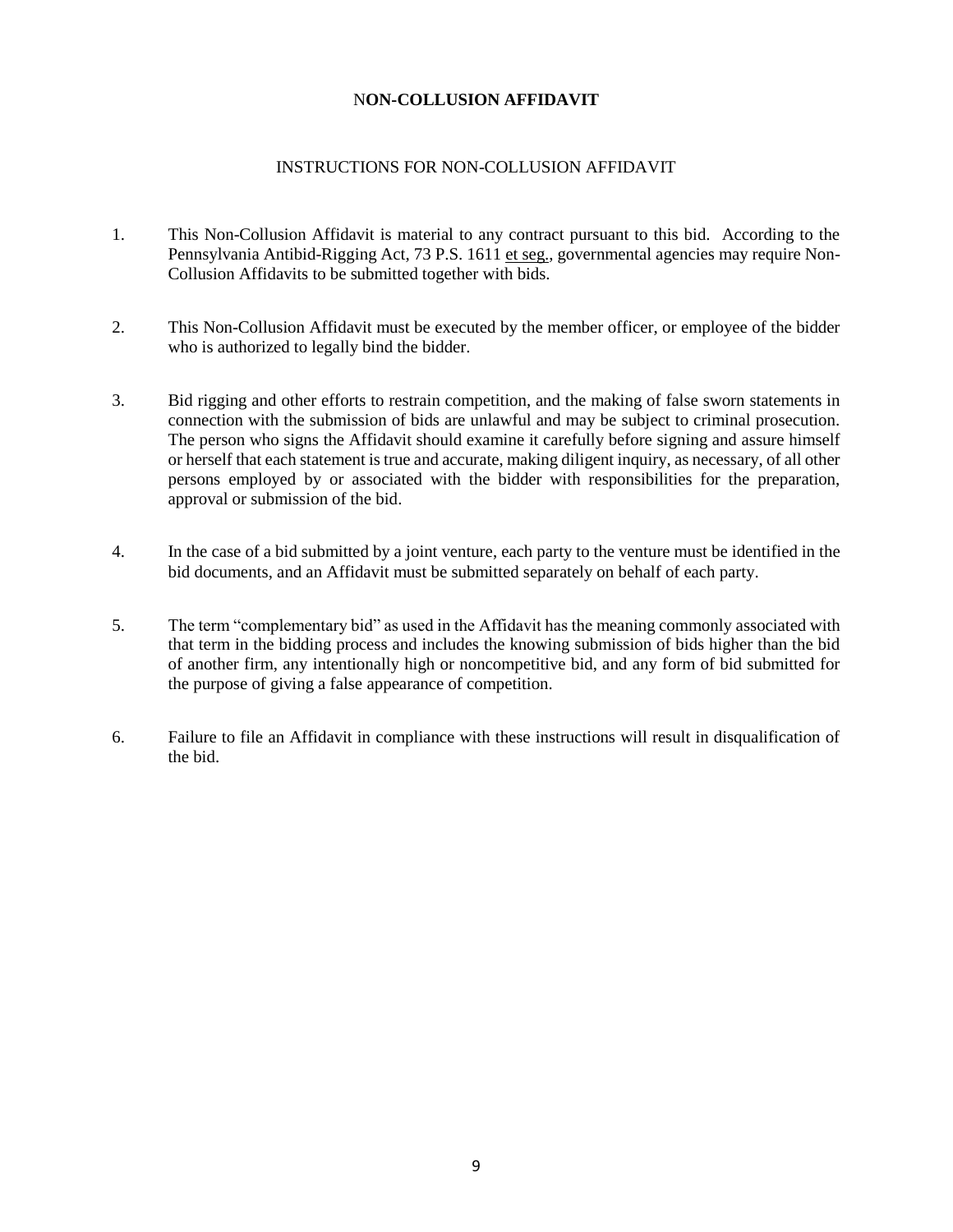#### NON-COLLUSION AFFIDAVIT OF PRIME BIDDER

|     | State of <u>example and the state of example and the state of example and the state of example and the state of the state of the state of the state of the state of the state of the state of the state of the state of the stat</u> |                                                                 |
|-----|--------------------------------------------------------------------------------------------------------------------------------------------------------------------------------------------------------------------------------------|-----------------------------------------------------------------|
|     |                                                                                                                                                                                                                                      |                                                                 |
|     |                                                                                                                                                                                                                                      | $\blacksquare$ , being first duly sworn, deposes and says that: |
| (1) | He/She is                                                                                                                                                                                                                            |                                                                 |
|     |                                                                                                                                                                                                                                      | (Owner, Partner, Officer, Representative or Agent)              |

of the state of  $\alpha$  is the Bidder that has  $\alpha$  is the Bidder that has  $\alpha$ submitted the attached Bid or Bids;

(2) He/She is fully informed respecting the preparation and contents of the attached Bid and of all pertinent circumstances respecting such Bid;

(3) Such Bid is genuine and is not a collusive or sham Bid;

(4) Neither the said Bidder nor any of its officers; partners, owners, agents, representatives, employees or parties in interest, including this affiant, has in any way colluded, conspired, connived or agreed, directly or indirectly, with any other Bidder, firm or person to submit a collusive or sham Bid in connection with the Contract for which the attached Bid has been submitted or to refrain from bidding in connection with such Contract, or has in any manner, directly or indirectly, sought by agreement or collusion or communication of conference with any other Bidder, firm or person to fix the price or prices in the attached Bid or of any other Bidder, or to fix any overheld profit or cost element of the Bid price or the Bid price of any other Bidder, or to secure through any collusion, conspiracy, connivance or unlawful agreement any advantage against the City of York or any person interested in the proposed Contract;

(5) The price or prices quoted in the attached Bid are fair and proper and are not tainted by any collusion, conspiracy, connivance or unlawful agreement on the part of the Bidder or any of its agents, representatives, owners, employees, or parties in interest, including this affiant; and,

(6) Neither the said Bidder nor any of its officers, partners, owners, agents or parties in interest, have any interest, present or prospective, that can be reasonably construed to result in a conflict of interest between them and the City of York, which the Bidder will be required to perform.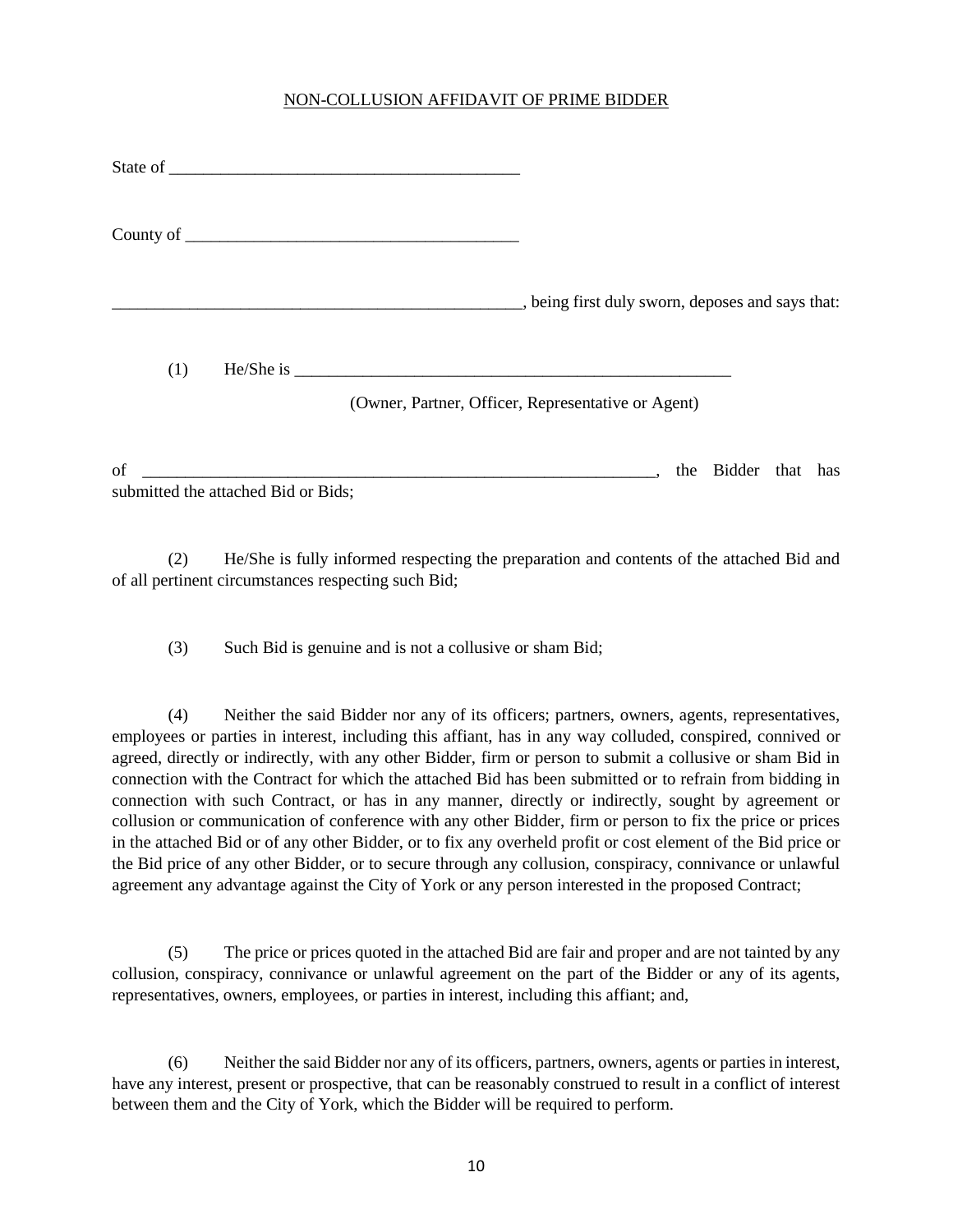I state that \_\_\_\_\_\_\_\_\_\_\_\_\_\_\_\_\_\_\_\_\_\_\_\_\_\_\_\_\_\_\_\_\_\_\_\_\_\_\_\_\_\_\_\_\_\_\_ understands

(Name of Firm)

and acknowledges that the above representations are material and important and will be relied on by the City of York in awarding the Contract(s) for which this Bid is submitted. I understand, and my firm understands that any misstatement in this Affidavit is and shall be treated as fraudulent concealment from the City of York of the true facts relating to the submission of bids for this Contract.

(Name and Company Position)

\_\_\_\_\_\_\_\_\_\_\_\_\_\_\_\_\_\_\_\_\_\_\_\_\_\_\_\_\_\_\_\_\_\_\_\_\_\_\_\_\_\_\_\_\_\_\_\_

SWORN TO AND SUBSCRIBED

BEFORE ME THIS \_\_\_\_\_\_\_\_\_ DAY

OF \_\_\_\_\_\_\_\_\_\_\_\_\_\_\_\_\_\_\_\_\_, 20\_\_\_

My Commission Expires:

Notary Public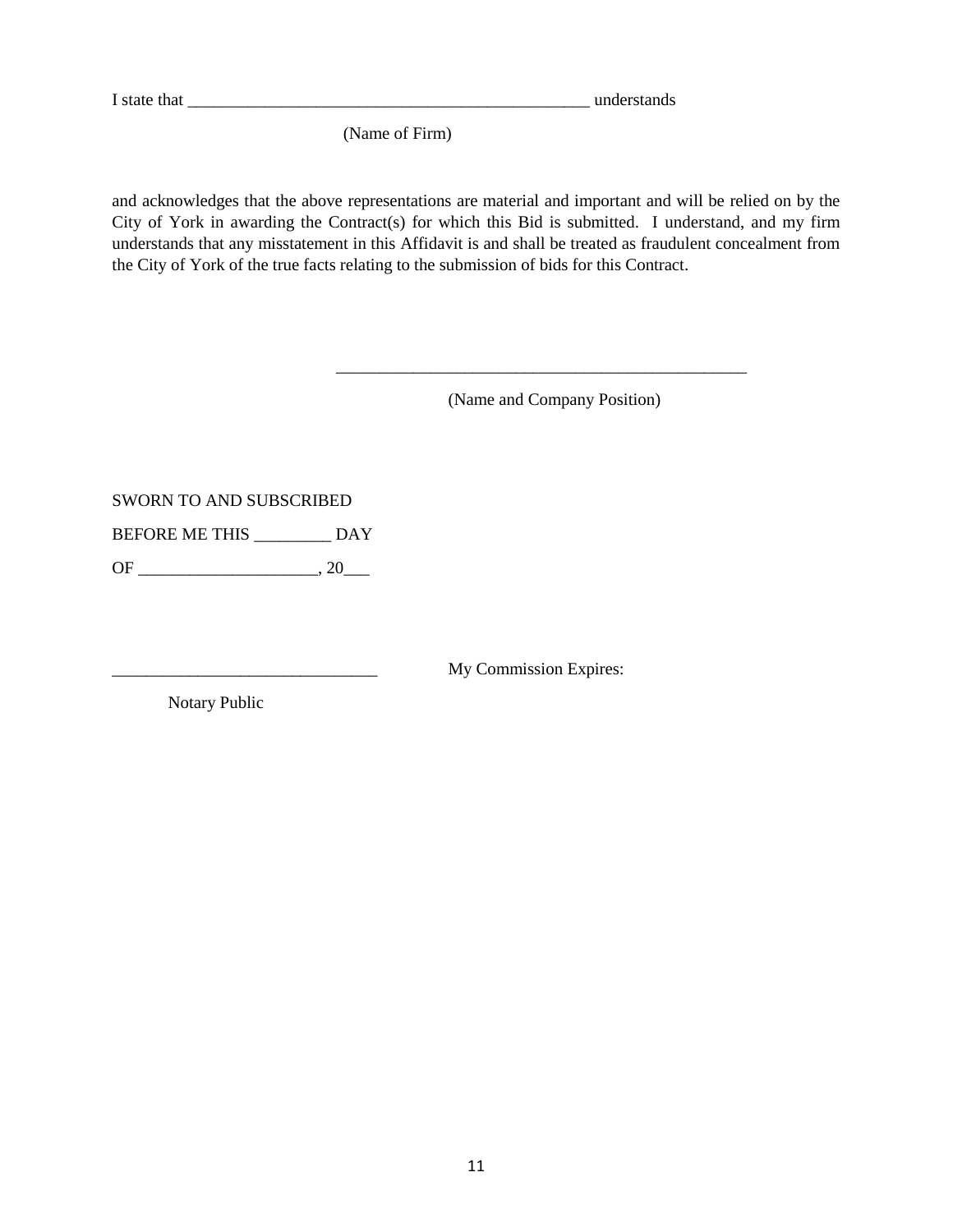#### **PROVIDER'S CERTIFICATION OF NON-INDEBTEDNESS TO THE CITY OF YORK**

Provider hereby certifies and represents that Provider and Provider's parent company(ies) and subsidiary(ies) are not currently indebted to the City of York (the "City"), and will not at any time during the term of this Contract (including any extensions or renewals thereof) be indebted to the City, for or on account of any delinquent taxes, liens, judgments, fees or other debts for which no written agreement or payment plan satisfactory to the City has been established. In addition to any other rights or remedies available to the City at law or in equity, Provider acknowledges that any breach or failure to conform to this certification may, at the option of the City, result in the withholding of payments otherwise due to Provider and, if such breach or failure is not resolved to the City's satisfaction within a reasonable time frame specified by the City in writing, may result in the offset of any such indebtedness against said payments and/or the termination of this Contract for default (in which case Provider shall be liable for all excess costs and other damages resulting from the termination).

**Name of Provider**

By:

**Authorized Signatory**

Title:

**President or Vice President**

Attest: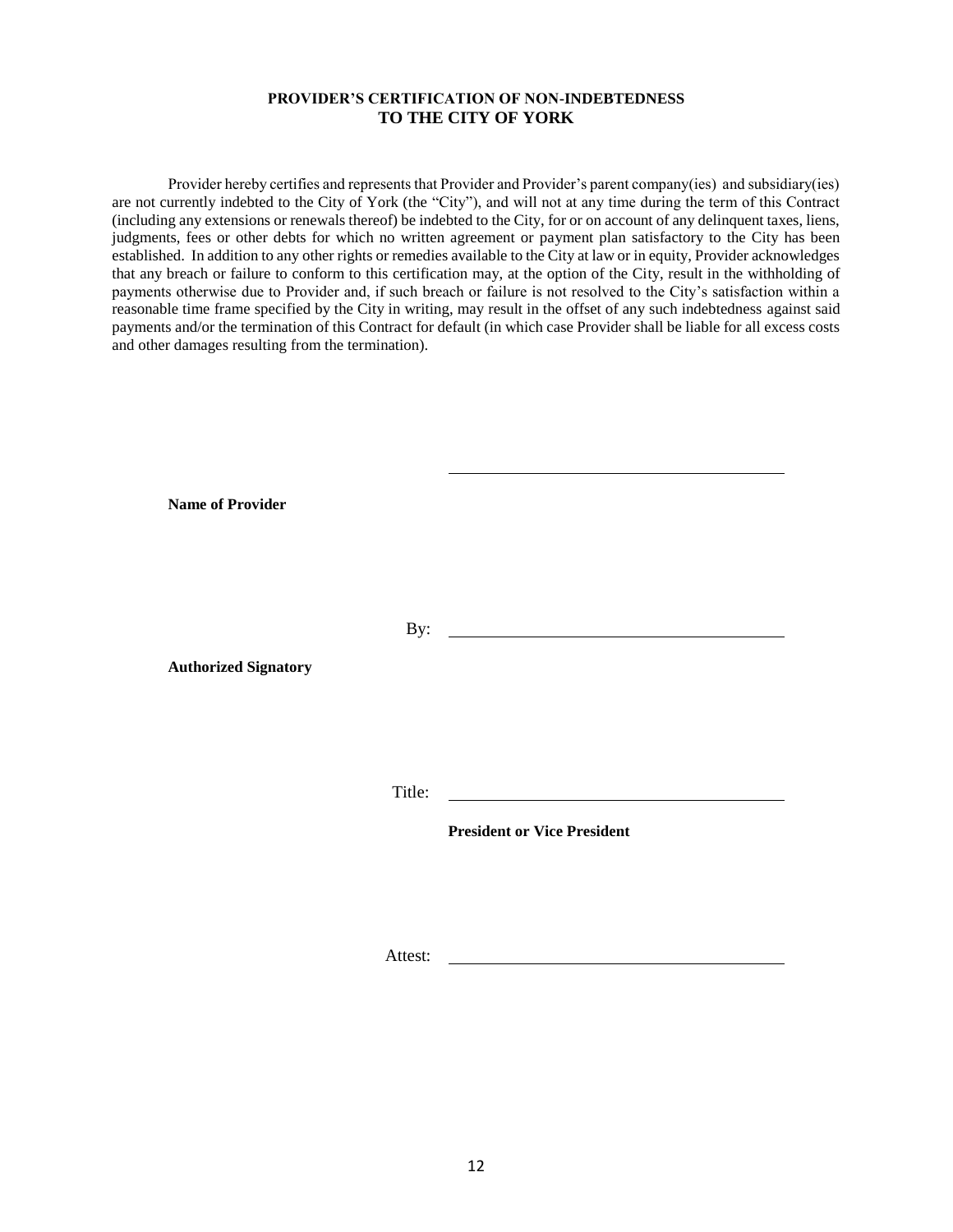#### NON-DISCRIMINATION STATEMENT

The undersigned hereby certifies that it shall not discriminate against any employee or applicant for employment because of race, color, religion, sex, handicap, familial status, or national origin. The undersigned shall take affirmative action to ensure that applicants for employment are employed, and that employees are treated during employment, without regard to their race, color, religion, sex, handicap, familial status, or national origin.

BIDDER

\_\_\_\_\_\_\_\_\_\_\_\_\_\_\_\_\_\_\_\_\_\_\_\_\_\_\_\_\_\_

\_\_\_\_\_\_\_\_\_\_\_\_\_\_\_\_\_\_\_\_\_\_\_\_\_\_\_\_\_\_

\_\_\_\_\_\_\_\_\_\_\_\_\_\_\_\_\_\_\_\_\_\_\_\_\_\_\_\_\_\_

TITLE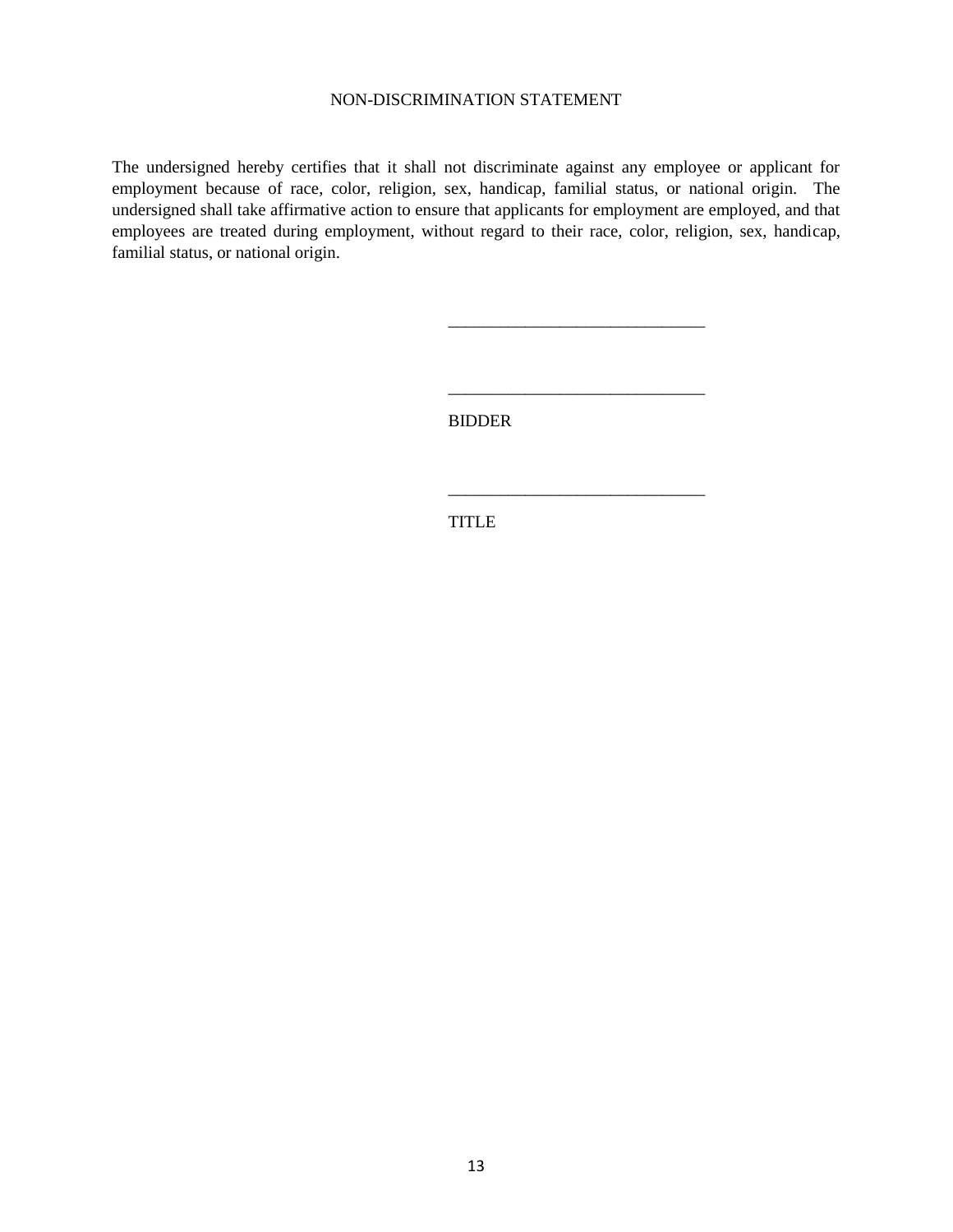#### INDEMNITY AGREEMENT & HOLD HARMLESS

#### KNOW ALL MEN BY THESE PRESENTS:

WHEREAS, the undersigned has entered into a contract with the CITY OF YORK, dated  $\ldots$ , 20  $\ldots$ , providing for the  $\ldots$ 

City of York, Pennsylvania.

NOW, THEREFORE, in consideration of the award of said contract to the undersigned, , as well as in further consideration of the sum of ONE DOLLAR (\$1.00) in hand paid to the said \_\_\_\_\_\_\_\_\_\_\_\_\_\_\_\_\_\_\_\_\_\_\_\_\_\_by the City of York, receipt whereof is hereby acknowledged, the said \_\_\_\_\_\_\_\_\_\_\_\_\_\_\_\_\_\_\_\_\_\_\_\_\_\_\_ agrees to indemnify and save harmless the CITY OF YORK, its officers, agents, servants, and employees against any and all loss, damage, costs and expenses which the said CITY may hereafter suffer, incur, be put to or pay by reason of any bodily injury (including death) or damage to property arising out of any act or omission in performance of the work undertaken under the aforesaid contract.

EXECUTED this  $\_\_\_\_$  day of  $\_\_\_\_\_\_\_\_$ , 20 $\_\_\_\_\_\_\_\_$ .

By: \_\_\_\_\_\_\_\_\_\_\_\_\_\_\_\_\_\_\_\_\_\_\_\_\_\_\_\_\_\_

Title: \_\_\_\_\_\_\_\_\_\_\_\_\_\_\_\_\_\_\_\_\_\_\_\_\_\_\_

ATTEST:

\_\_\_\_\_\_\_\_\_\_\_\_\_\_\_\_\_\_\_\_\_\_\_\_

\_\_\_\_\_\_\_\_\_\_\_\_\_\_\_\_\_\_\_\_\_\_\_\_

(Title)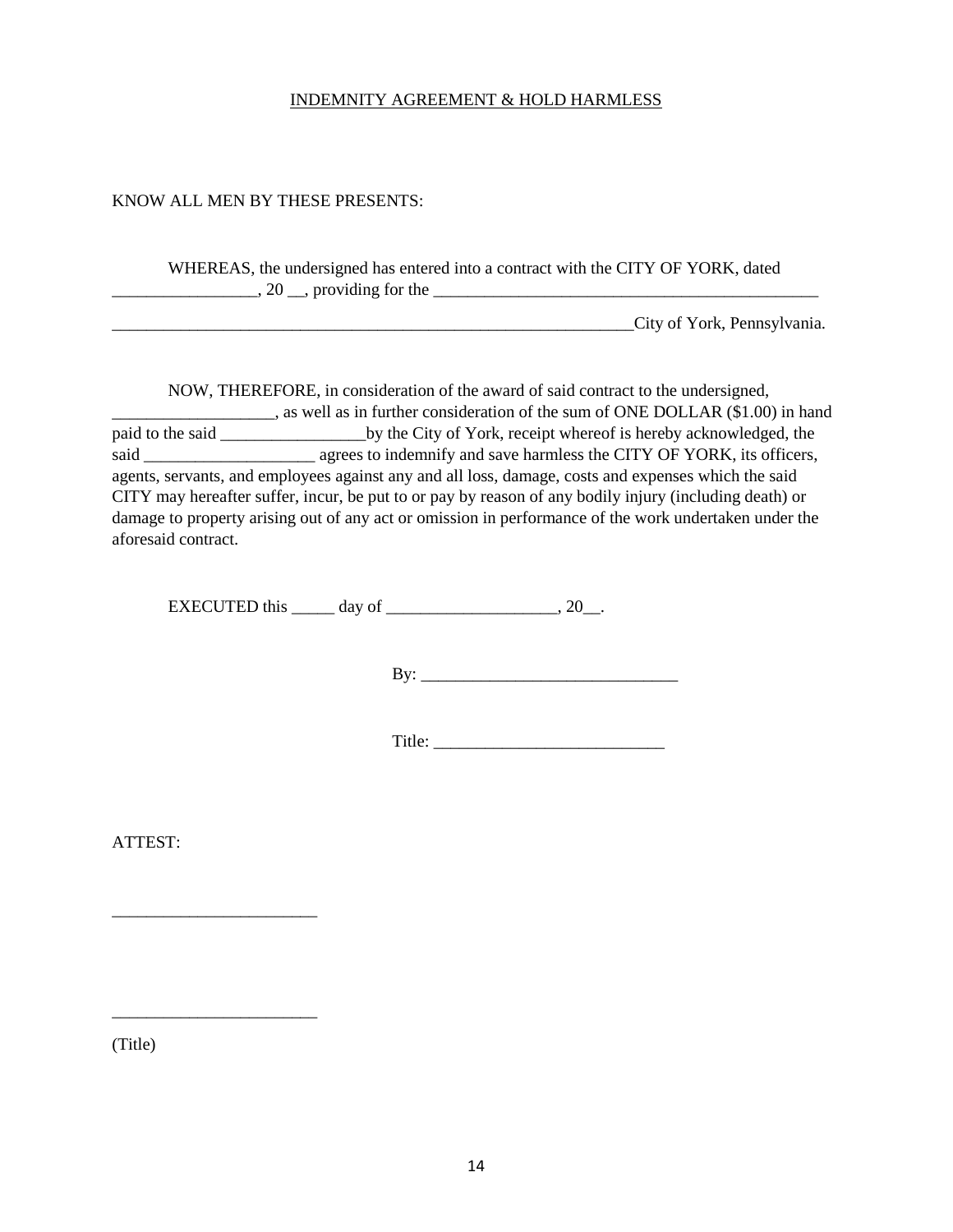#### STIPULATION AGAINST LIENS

| WHEREAS.                                                                                    | hereinafter called the CONTRACTOR, |  |  |  |
|---------------------------------------------------------------------------------------------|------------------------------------|--|--|--|
| has entered into a CONTRACT, dated                                                          | $.20$ $. with$                     |  |  |  |
|                                                                                             | hereinafter called the CITY,       |  |  |  |
| to provide materials and perform labor necessary for the manufacture and furnishing of the: |                                    |  |  |  |
|                                                                                             |                                    |  |  |  |

as set forth in the CONTRACT DOCUMENTS as prepared by the City of York.

\_\_\_\_\_\_\_\_\_\_\_\_\_\_\_\_\_\_\_\_\_\_\_\_\_\_\_\_\_\_\_\_\_\_\_\_\_\_\_\_\_\_\_\_\_\_\_\_\_\_\_\_\_\_\_\_\_\_\_\_\_\_\_\_\_\_\_\_\_\_\_

NOW, THEREFORE, it is hereby stipulated and agreed by and between the said parties, as part of the said CONTRACT, and for the consideration therein set forth, that neither the undersigned CONTRACTOR, any SUBCONTRACTOR or material man, nor any other person furnishing labor or materials to the said CONTRACTOR under this CONTRACT shall file a lien, commonly called a mechanic's lien, for WORK done or materials furnished for the above manufacture.

This stipulation is made and shall be filed with the York County Prothonotary within ten (10) days after execution, in accordance with the requirements of Section 1402 of the Mechanics Lien Law of 1963 of the Commonwealth of Pennsylvania in such case provided.

IN WITNESS WHEREOF, the parties hereto have caused the signature of their proper officers to be affixed thereto on this  $\_\_\_\_\_$  day  $\_\_\_\_\_\_\_$  of 20 $\_\_\_\$ .

 $(SEAL)$ 

(CITY OF YORK)

ATTEST:

TITLE:\_\_\_\_\_\_\_\_\_\_\_\_\_\_\_\_\_\_\_

 $BY:$ 

TITLE:<br>TITLE:

 $(SEAL)$